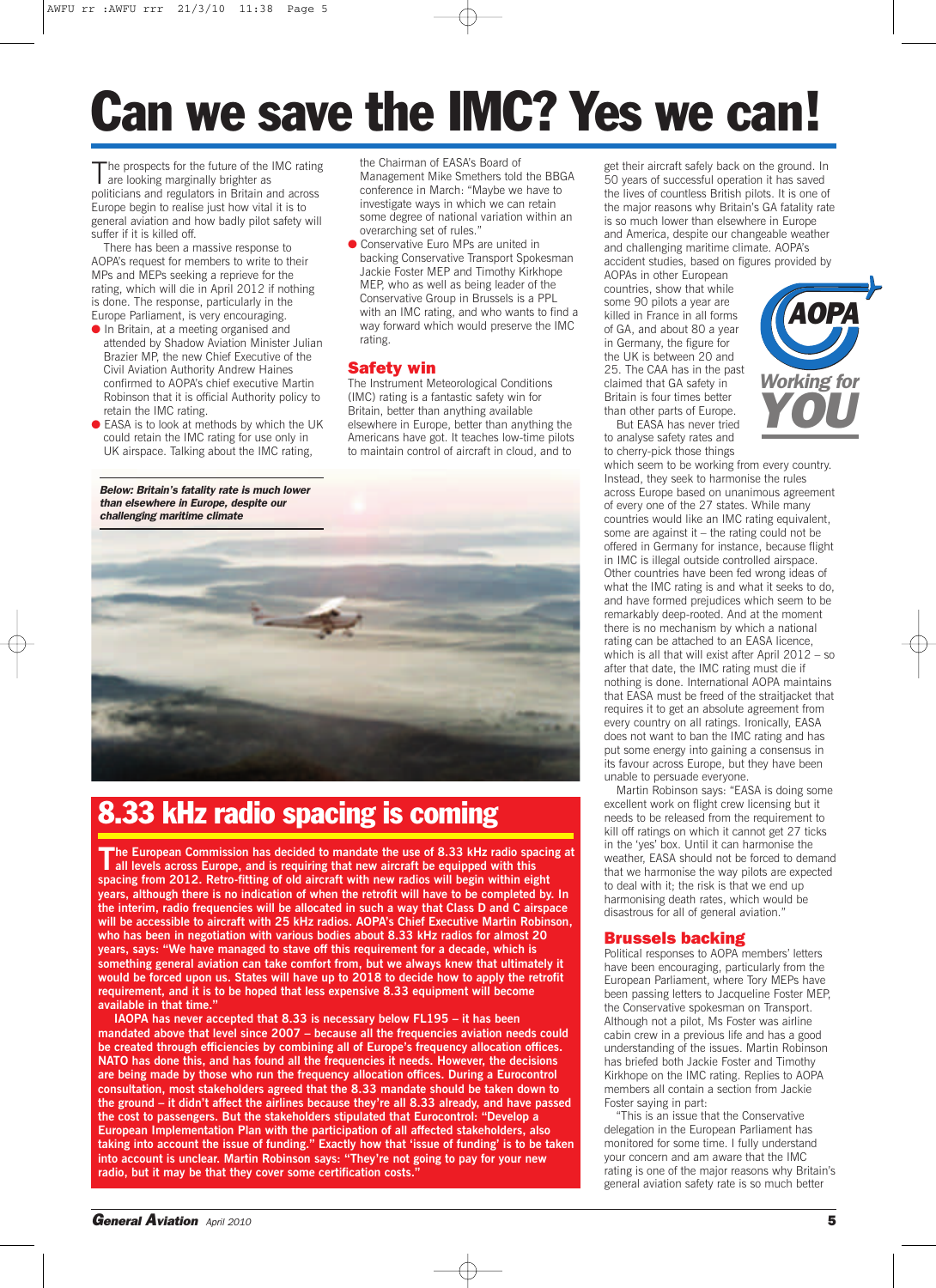#### than the rest of Europe.

"As you may already know, EASA Working Groups are in the process of harmonising pilot licences across Europe. This process will come to a close in 2012. While EASA does not want to ban the IMC rating, its aim is to obtain a



European consensus on it. However, I believe that, if it is not possible to obtain a consensus on this issue, the UK must be allowed to keep the IMC

rating as a regional difference. "As a Member of the Transport Committee, I will be writing to EASA, to put forward the case for the

retention of the IMC rating as a regional difference. I will also be writing to the European Commission. Both the UK Civil Aviation Authority (CAA) and the Conservative Shadow Transport department are also aware of this issue and are advocating the retention of the IMC rating. I will also work closely with them to ensure that the value of the IMC is well publicised.

"Rest assured I will continue to monitor the progress of this issue very closely and will participate actively in any debates arguing for EASA to accept the IMC rating as a regional difference."

The reaction from the British government is less proactive. AOPA members are receiving replies from MPs which include a letter from Aviation Minister Paul Clark MP. He takes refuge in the deliberations of FCL008, the EASA Working Group which debated instrument qualifications in Europe, including the UK IMC rating. Mr Clark's letter says in part:

"The draft Implementing Rules did not initially provide for the equivalent of the UK IMC rating. However, in response to representations from the general aviation community, which were supported by the UK government, EASA formed a working group to review the proposed requirements for flights in IMC by private pilots. The working group comprised of representatives from national aviation authorities (including the UK CAA) and industry. In its review, the group took into consideration the requirements of the UN IMC rating and other regulatory frameworks in place elsewhere in Europe. The group has completed its work and EASA is now considering the group's recommendations. As part of the EASA rulemaking process, it is

anticipated that EASA will publish a further Notice of Proposed Amendment for flight crew licensing in the autumn."

The Terms of Reference of this working group, called FCL008, included the

clause: 'Review the requirements of the UK IMC rating and other national qualifications for flying in IMC and consider whether there is a need to develop an additional European rating to fly in IMC with less training but also with limited privileges.' FCL008 did not, however, give time to debate the IMC rating but condemned it out of hand before proposing an En Route Instrument Rating (EIR) which would allow holders to fly in IMC on airways, but not to make instrument approaches.

Martin Robinson says: "GAPAN and other organisations have expressed serious concerns about the EIR, but AOPA will take no formal

position on it until we have seen EASA's Notice of Proposed Amendment setting out its plans for instrument flying qualifications. We will not take an official view on something on which there has been no official information at all.

The situation with the IMC rating is different because we are not concerned with standards, but only with creating a political route through which the rating could be attached to an EASA licence for use only in the UK. That is the thrust of our campaign.'

There has been a reluctance to allow states to adopt regional differences because of bad experiences with the JARs, which states were free to adopt or ignore as they saw fit. As a

**Other countries have been fed wrong ideas of what the IMC rating is and what it seeks to do, and have formed prejudices which seem to be remarkably deep-rooted**

result, the attempt at harmonisation was a hopeless muddle. But at EASA and the EC, there is a clear recognition that the IMC rating is too important to sacrifice in the name of uniformity. Martin Robinson has discussed

the issue with EASA's Head of Rulemaking Jules Kneepkens and others, and there is no doubt that EASA understands the true situation.

Martin Robinson says: "There's no reason why aviation should be subject to enforced harmonisation when other areas are not – they are not, for instance, insisting that we drive on the right hand side of the road. The current situation forces EASA to sacrifice aviation safety to political expediency, and they need to be relieved of that requirement. A simple political input that gives EASA more leeway is all that's required, and we will continue to press for it." ■

# **Chief executi executive's diary:** *EASA and the 'possibilities'*

How flexible can EASA be? On February 16th and 17th I was in Brussels for a meeting with Jules Kneepkens, EASA's Head of Rulemaking. Together with Michael Erb, Managing Director of AOPA Germany, I discussed a number of issues of interest to EASA and IAOPA members – data connection and so forth – and also spoke briefly about the IMC rating. Mr Kneepkens would not formally comment on it, and asked us to wait until the NPA was issued. He did say, however, that "many things are possible in EASA". The main point that I took away from the meeting was Kneepkens' advice that we should all lobby our state representatives on anything we wish EASA to do, rather than what we do not want from EASA.

The AOPA Executive Committee gave the Board members an update on work in progress on February 18th, and the main subjects at issue were the IMC rating and the Ofcom stealth tax. We also discussed membership, and how we will improve the management of our website and database.

February 20th took me to White Waltham for a meeting of the AOPA Members Working Group; we had a number of useful discussions covering topics like the Mentoring Scheme, the Wings Scheme and AOPA local representatives. On the 22nd I had an informal meeting with Department for Transport security people about European Regulation EC300, which covers security at airfields, and how the UK might deal with the derogation that allows us to choose our own methods of compliance.

Between the 23rd and the 25th I was in Brussels for a series of meetings, the first with a firm of aviation legal experts on European matters coming out of the Commission. The Eurocontrol Stakeholders Consultation Group met for a Mode-S close-out discussion and agreed unanimously that the programme could have been better handled. Eurocontrol claims that the programme achieved its key objectives and say they have learned lessons about programme management and policy. They will continue with airborne monitoring and with future evolution as new technologies develop. Will the lessons learned extend to the universal mandate on 8.33 radios? It has been decided that all new aircraft should be fitted with 8.33 radios from 2012, while retro-fitting of older aircraft should begin in 2018. This is

something I've been trying to stave off for many years, which has saved the industry a certain amount of money and inconvenience; but there was always an inevitability about it. On February 26th we

had a meeting of the DfT's AVSEC security team to discuss the details of

derogation from EC300. The regulation becomes law on April 29th 2010, but due to the difficulties surrounding the process it is likely that many states will not be able to comply for some time.

On March 2nd we had the General Aviation Consultative Committee meeting at CAA. The CAA is planning for another Strategic Review, which was referred to as Phase 1, so there may be another shoe to drop after that; watch this space.

On March 3rd it was back to Brussels for a Social and Economic Commission hearing in respect of Air Accident Investigation. The main focus is of course on passengers involved in airliner accidents, and the openness of processes by which accidents are investigated. IAOPA is concerned that general aviation should not simply be lumped together with commercial air transport when legislation is written, and that due consideration be given to the way in which GA accidents are handled. We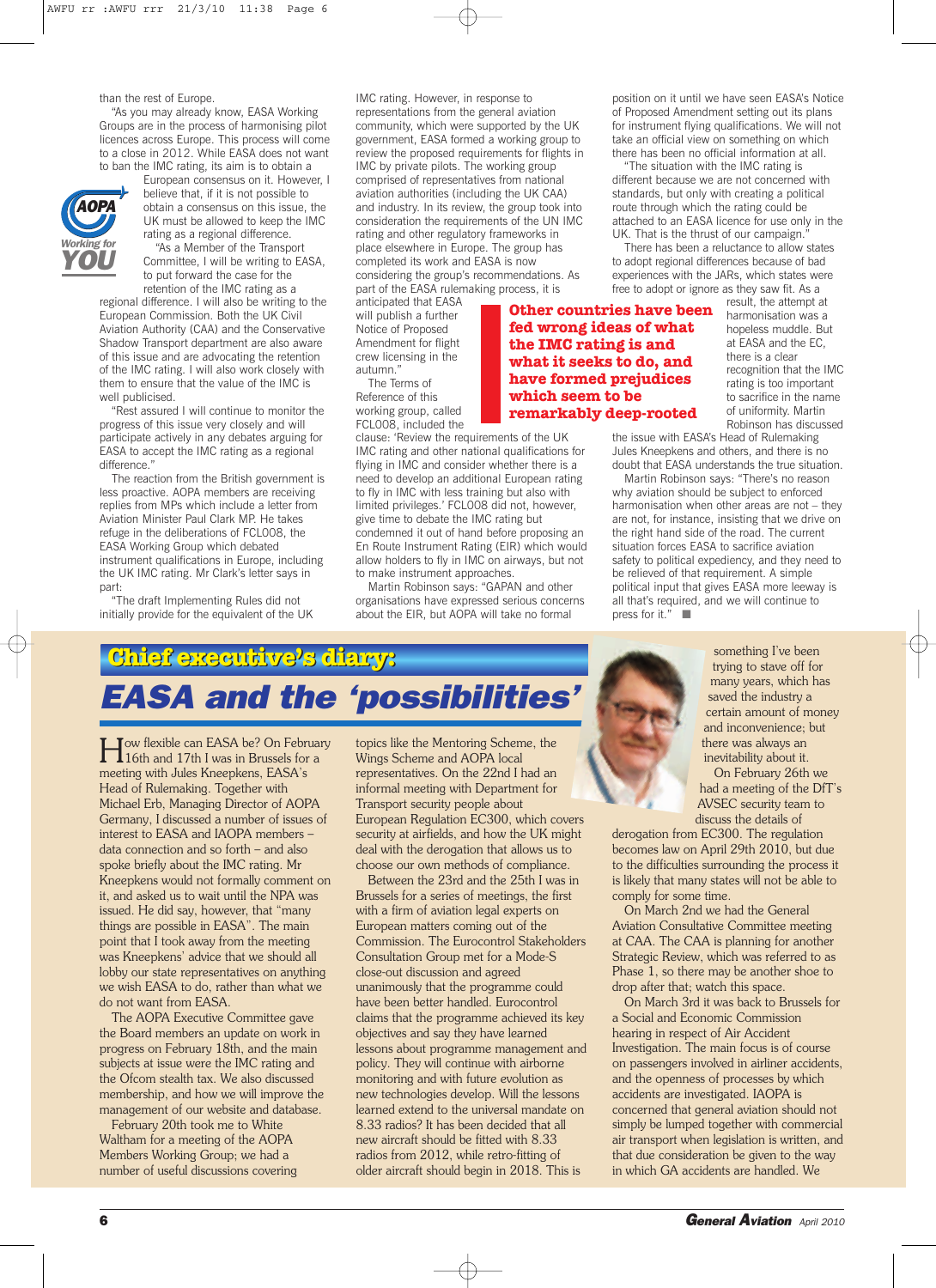# **EASA -who needs consultation?**

EASA is proposing to the European<br>Commission that it be allowed to abandon its system of consultation with industry because it is finding it impossible to deal with the number of critical responses to its rulemaking plans.

The move was revealed at a meeting of the EASA Advisory Body in March, and was met with a unanimously negative response. Martin Robinson, IAOPA's representative on the EAB, said: "It was heartening that those who often have very different agendas – people from Airbus, Rolls Royce, IATA – agreed one hundred percent with us that such a move would be undesirable."

In the interests of efficiency, EASA wants to get rid of the Comment Response Document which accompanies its rulemaking proposals. It has been overwhelmed by responses from industry, with more than 10,000 submissions on some of its plans, and it says it doesn't have the resources to deal with them. Instead, it believes it should listen to the advice of its working groups, then present its proposals to the European Commission. Unfortunately, seeing the mess EASA has got itself into in trying to handle the volume of industry comment, the EC looks like it's being led down the path of agreement.

Martin Robinson says: "They want to move towards a situation in which we effectively have very little say in rulemaking, where industry input is confined to the views of members of working groups, hand-picked by EASA. The UK Department for Transport needs to join in the widespread opposition to this.

asked for additional work to be done to reflect the differences, in order that the right safety lessons be gained from investigations through a 'just culture' approach.

Next day I had a meeting in London with Steven Boyle of the Department for Transport on the European Union's Emissions Trading Scheme. AOPA members who operate aircraft above 5700 kg MTOM must be registered for ETS. I spent March 5th with the new CAA Chief Executive Andrew Haines, visiting Wycombe Air Park and Cranfield. Thank you to Tim Orchard and Charles Henry for their support on this, and for making the day a memorable one for Andrew Haines.

On March 8th I met with Bob Stangarone, Vice President of Cessna, to discuss what's happening in Europe – he is confident that the Skycatcher will get EASA certification within the next 12 to 18 months. Next day I went to the BBGA conference in St Albans, where there were a lot of interesting speakers with disparate views about the future. Andrew Haines spoke about the CAA's commitment to more effective engagement with stakeholders. Mr Haines said that with regard to the environment, he would like the CAA to be seen as a source of accurate information and data to help in the achievement of policy objectives. Here, too, the Chairman of the EASA Board of Management Mike Smethers suggested that EASA should perhaps look at allowing

"What people generally don't understand is that there are cultural differences here; consultation with industry is not an established practice in much of Europe, and rulemakers who think they should be imposing regulations sometimes resent industry comment as 'interference'. In Britain, with a few exceptions, we have genuine consultation, backed up by the likes of the Pilling Report and the Hampton Report on better governance, which try to ensure that consultation is a genuine partnership between regulators and industry.

"Elsewhere in Europe, regulation is sometimes made by people who consider

themselves to be a political elite, and who look upon having to amend their proposals in response to industry comment as loss of face. It will take a long time to get over this, but there is no excuse for going back. Yes, it is difficult to handle a huge volume of critical responses, but it is absolutely vital that we do so or we'll end up with the worst of all worlds – a regulator with very little trustworthy data on which to build regulation, who is being leaned on by the EC to change as little as possible, but who is also prey to all sorts of commercial interests.

"EASA could cut down the amount of critical industry response, but only if it gets better data on which to base its proposals, becomes better informed and smarter in the way it develops rules." ■

# **CAA blocks NATS cash call**

A OPA was accused of scaremongering last year when *General Aviation* reported that NATS –<br>how privatised and owned by the airlines – was looking for a financial contribution in the region of £3 million a year from GA for providing radio services outside controlled airspace, but the CAA has now officially confirmed that NATS has asked for money for that very purpose.

To its great credit, the CAA has refused to accede to the request. In the February issue of its bulletin In Focus, the Authority says: "The commercial airline community represented in NATS' Customer Consultation Working Group suggested that GA should pay more towards the costs of NERL's services that it uses. (This is NATS En Route Ltd, the subsidiary which provides the services in question). Considering both policy and practical aspects, the CAA's assessment indicates that the creation of controlled airspace is primarily a necessary measure to protect the safety of commercial aviation. Therefore the CAA is minded to conclude that for CP3 all reasonable costs incurred by NERL in providing services under its licence to small aircraft typically used for non-business and commercial purposes should be taken into account in setting the Eurocontrol price control. The CAA does not, in the absence of further arguments or evidence, see a case for establishing a separate Air Traffic Services charging scheme in respect of small aircraft.

regional differences in order to preserve the IMC rating.

I submitted AOPA's comments to AVSEC on March 10th, confirming our belief that derogation was the right way to go and agreeing with them that aircraft weighing less than 15 tonnes are less interesting to terrorists. As is written elsewhere in these pages, we stressed that aircraft below 5700kg posed even less of a risk and proposed that airports with 'paved' runways of less than 1,000 meters should be left to local 'neighbourhood watch' schemes.

On March 11th and 12th I was in Cologne for a meeting of the EASA Advisory Body, where discussions covered EASA proposals to amend the fees and charges formula. This may see large increases for design approvals, and at least a doubling of fees and possibly an increase as high as 93% for some small industries, and of course, this will have to be passed on to owners and pilots in the form of increased charges for STCs and mods. At the same time, certification costs will be reduced. The Advisory Body feels that EASA is trying to recession-proof itself by shifting charges from certification, where there is likely to be little activity in a recession, to more reliable sources of income. Unofficially, EASA also revealed its plans to reform its consultation processes by removing the Comment Response Document. EAB members unanimously opposed this.

On March 16th I met with Jeppessen's

client manager, Cay Roth, to look at some products that can be offered to members, and on the 17th I went to an Aerodrome Operators Association meeting at Southend. AOPA and AOA are examining areas in which we can further co-operate – watch this space. I hadn't visited Southend Airport for some time, and it was good to see the planned development they have in train, and to hear of their commitment to GA. I wish them every success. Then on March 18th I submitted AOPA's response to the consultation on Regulatory Air Transport – thank you to those members who sent me their comments.

On March 18th I have a presentation on AOPA to the Professional Instructors Association AGM at Shoreham, and covered such topics as the IMC rating, EASA changes on the LAPL, the LAFI instructor and so on.

Looking ahead in the diary I see I have an upcoming meeting at the CAA on Performance Based Navigation, which if my definition accords with theirs is all about efficiency in air transport; there's a meeting of the Finance Advisory Committee, I've got an engagement to speak at the mid-Kent strut of the LAA, IAOPA Europe has its Regional Meeting at Friedrichshafen to coincide with Aero, there's the Duxford Bonus Safety Day and a NATMAC meeting in Brussels. –

Martin Robinson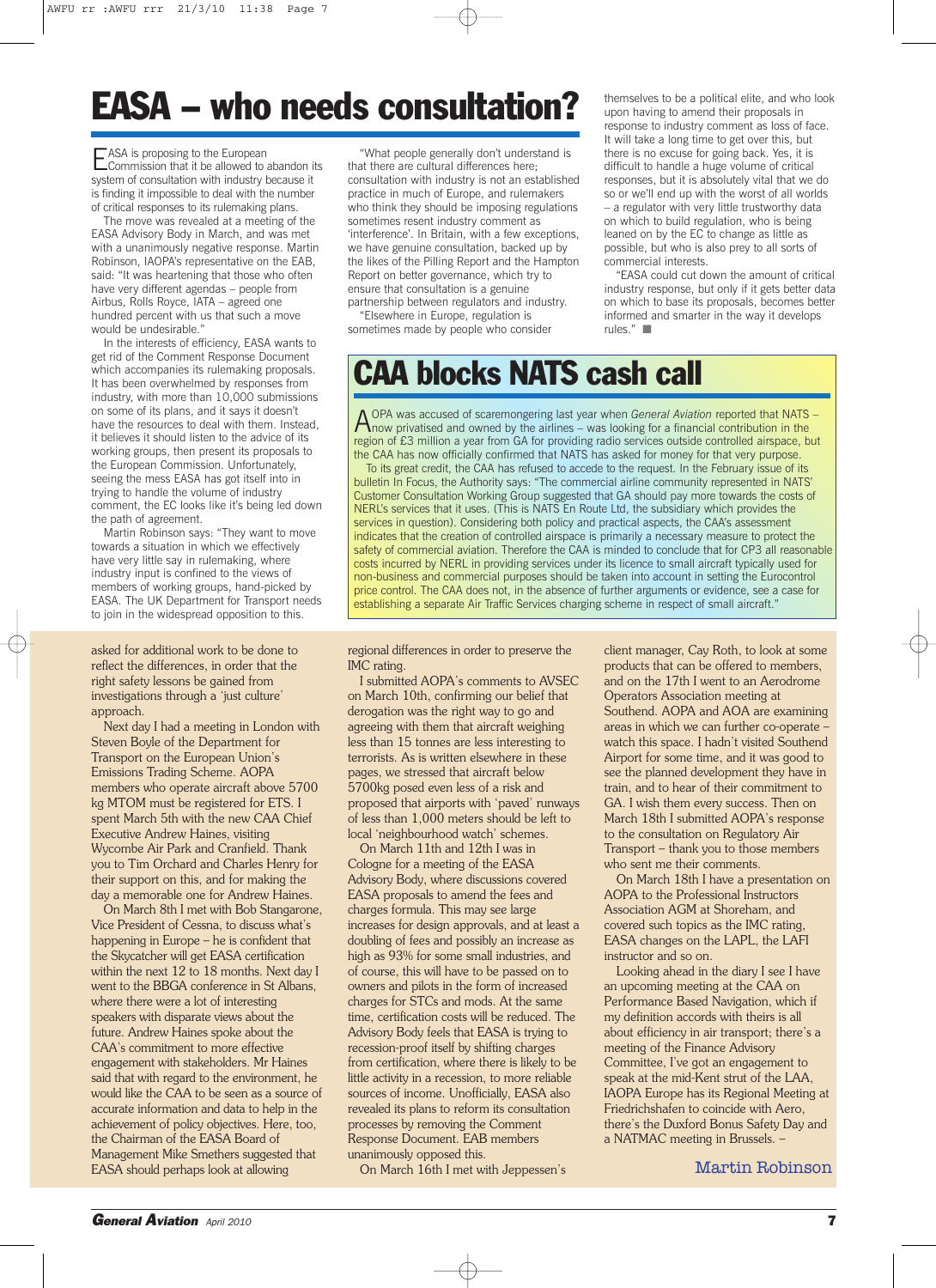# **To licence, or not to licence...**

**…** that is the question. The CAA is adding the final touches to the revised CAP428, which sets out the terms on which flight training can be conducted at unlicensed aerodromes – it may in fact have been published by the time this gets into print. The removal of the licence requirement opens up new opportunities for FTOs but also introduces a number of issues which could aversely affect airfields and flight schools. Costs should be reduced and the opportunities should outweigh the threats so



the move is welcome, but many operators need to weigh their options carefully. For decades, AOPA has been fighting for the most costly requirements of licensing be removed, such as the level of mandatory fire cover, which has never saved a life in all of history, repeat CAA

visits and costly bureaucratic paraphernalia. AOPA would have preferred that the licence remain in place as a low-cost option because it provides a degree of protection, however flimsy; many airfields and FTOs reply to complaints with a form letter saying they are licensed by the CAA, they conduct operations within the terms of that licence, and any issues should be addressed to the Authority. Some local authorities send out a similar letter, and it remains to be seen what happens when that can no longer be said. If a local authority or councilor suddenly believes responsibility has fallen to them, that won't always be a good thing.

And will there actually be a financial saving? Set-up costs and expensive items like liability insurance could exceed the cost of the licence. On the other hand, the removal of licensing requirements and costs altogether could even make it viable to open disused airfields for flight training and GA operations – if you can identify any such possibilities, there's never been a better time to act on them. There are a few 'ifs' to include in any such notion. AOPA's Martin Robinson says: "I suspect nothing will happen very quickly, and a lot of operators will wait and see before deciding which way to go."

At time of writing it is unclear exactly what FTOs and airfields will have to do to operate safely and legally without a CAA licence. The main issues would seem to be planning laws, site surveys and risk assessment, safeguarding, Environment Agency involvement, and insurance.

AOPA's planning advisor Anna Bloomfield says that all of general aviation is bedevilled by the fact that so much of planning law is down to local perception and officer interpretation, and what's good for one airfield may not be good for the next one down the road. In particular, what constitutes a 'material' change of use is often left to individuals to decide. Flight training may therefore be subject to a requirement for planning permission in one area and not in another. It's possible that the coming amendment to Rule 5, which is required to allow the practice of touch and goes and go-rounds at unlicensed fields, could be deemed to constitute a material change. A local impact assessment may be required, covering a range of criteria.

Anna says: "Each site will have its own

issues. There may be a specific condition attached to a planning permission relating to a flying site that prevents circuits and touch and goes. Such a condition would probably have been imposed because these movements tend to be the most intrusive in the local area. In such cases the change in the ANO will make no difference. An application would be required to lift the condition.

"Where there is no current planning restriction it may be possible to introduce this new way of operation without further recourse to the planning system. There may be a couple of avenues which could be adopted should a flying site's character be changed significantly. Firstly it may be possible to argue that a material change of use has occurred. This will be down to 'fact and degree' and is not easily quantifiable. Secondly, environmental health legislation regarding noise nuisance, which is not directly related to planning, may be cited if



the noise profiles alter and disturbance increases.

"I am not aware of any debate in the planning press on this matter, but have no doubt the issue could emerge over time. I think it is a matter of waiting and watching how this evolves in practice.

John Haffenden, who until recently ran Shoreham Airport, is in the process of setting up the Unlicensed Airfields Association, (www.unaa.org.uk) and is offering his services to unlicensed fields as a consultant. He identifies the issues as:

- **Safety.** This involves the physical characteristics at the location as well as the airspace surrounding it, including the impact on any nearby flying sites or airspace.
- **Planning.** As above, except to stress that there is a need to communicate clearly with the planning authorities, ensuring that both sides have a clear understanding of the circumstances, past and present. A Certificate of Lawful Use might also be a vital part of the process.
- **Safeguarding.** The physical location, its surroundings, obstructions like trees, roadways, public rights of way and future planning applications will all require scrutiny by the owner or operator of the site. Any alteration outside the boundary of the aerodrome must not have an adverse effect on safety, not just on approach and take-off, but laterally.
- **Environment.** The Environmental Agency is responsible for issues of noise and pollution

and has powers in many other areas. Early dialogue is essential, particularly with regard to fuel storage and contamination risks, as well as firefighting agents that are contaminants.

- **Site survey.** Although the site may already be used for aviation, changes in surrounding development; tree growth and the physical characteristics of the immediate area should be surveyed and documented, to allow any changes to be identified and to demonstrate that a structured and managed approach is being applied.
- **Risk Assessment.** This must show that all areas have been fully investigated, assessed and documented. It's important to be able to demonstrate through documentation how the safe provision of flight training can be achieved. This covers on-site rescue facilities and documented acceptance of the situation by the emergency services.
- **Insurance.** There may be cowboys who are prepared to offer flight training without liability insurance but hopefully they're few

and far between, and won't last long. What happens when a pilot has an accident at an unlicensed strip, and he (or his widow) sue because there was no fire tender? Could a cowboy operation cause problems for the whole industry?

The issue of flying instructor insurance was discussed at the AOPA Instructor Committee in March; it was thought that nothing would change under the new system. The instructor's duty of care remains the same wherever he or she is operating.

Mr Haffenden says: "It's important to recognise that the CAA will not go away completely, and it remains to be seen whether the removal of the licensing requirement will lead to more direct oversight of flight training organisations, whether by the CAA on its own account or in response to EASA

requirements."

AOPA's focus now is on persuading the CAA that if expensive fire and emergency cover and annual audits are not needed at some flight training airfields, they should not be mandated at others. Martin Robinson says: "We see no reason why some flight schools should continue to operate under a costly licensing regime when others across the fence are exempt

What will it all mean in terms of encouraging more people to take up flying? From a commercial viewpoint, the jury's out on whether it will lead to cheaper training, or whether training that is only marginally cheaper drives business. The saving could range from £4,000 to £30,000, depending on size. FTOs at airfields which must remain licensed because they accept commercial flights may be operating under a disadvantage, but students may place a premium on flying at an FTO who operates under a CAA licence, and an industry Code of Practice may be a poor substitute. Pure price would not seem to be an answer in itself; attempts to improve business by offering training on aircraft like the Ikarus have not been notably successful. To thrive, an FTO needs to be close to a centre of population – while some people are prepared to travel long distances to fly, the majority will choose to train close to home. And it's reasonable to suspect that any savings will vanish into the company. Most FTOs have high turnover and miserable margins, if any, and won't be able to afford to pass on savings to customers. Watch this space. ■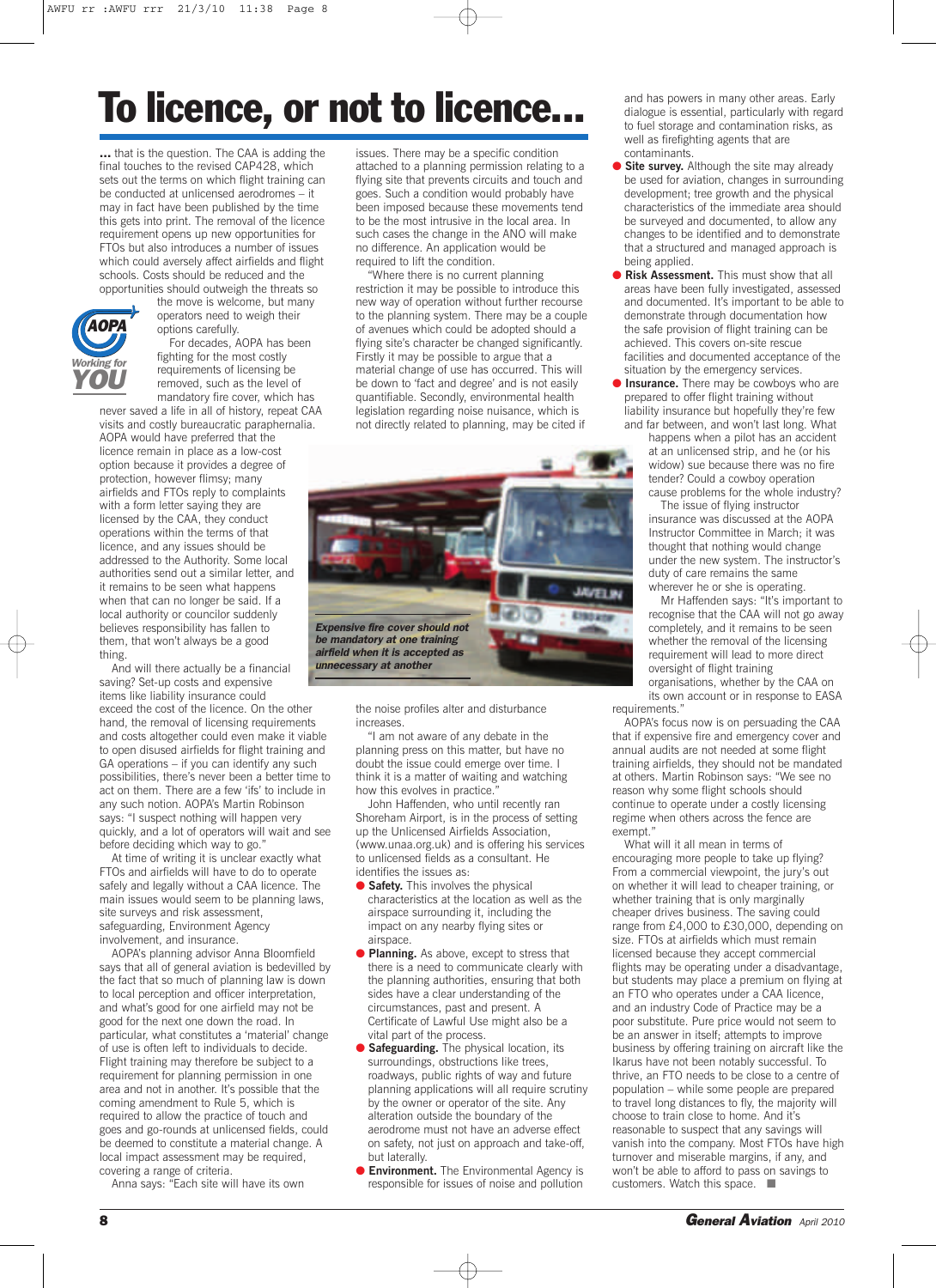# **Ofcom drives blindly on**

Ofcom's consultation on its proposal to<br>impose a new tax on aviation radio has been extended to April 22nd, but don't expect any change out of them; this is an example of one of those meaningless going-through-themotions consultations that give regulation a bad name. The Treasury wants some money, Ofcom has been ordered to go out and get some, and they don't want to be confused with facts.

A consultation like this serves only to highlight any game-stopping nonsense for the proposer – Ofcom's original proposals to tax the emergency services were clearly untenable and have been dropped. But it will not be turned from its intention to tax airfield radios, and because the move needs no primary legislation – Ofcom already has all the Parliamentary powers it needs to force it through – there's nothing we can do about it.

Safety arguments cut no ice; Ofcom says it is not responsible for safety and won't take it into consideration. Martin Robinson says: "I have another meeting with Ofcom on April 16th but I hold out very little hope of being able to introduce any logic into the debate. They've been given a task and they're going to push it through.

Ofcom says its intention is to make users more efficient by introducing differential prices for 25 and 8.33 mHz, but the Europe-wide decision to mandate 8.33 by 2018 has destroyed this claim. Martin Robinson says: "The idea of introducing market forces where there is no possibility of buying and selling is new to me.

All that's left is for industry to work out how it's going to cope with the new stealth tax. Small airfields have not done well in recent times; we've had two poor summers on top of an avalanche of increases in CAA charges, and

many are operating in the red. Landing fees have in some cases been raised to breaking point and won't stand further stretching. Those airfields which manage to find saving in the CAA's removal of the licensing requirement for flight training may find that Ofcom's demand

for a handout negates any advantage.

Martin Robinson says: "The Conservatives have said they intend to take away Ofcom's policymaking powers if they are elected, but that will take time, and Ofcom intends to introduce these taxes from January 1st 2011. Neither safety not financial arguments cut any ice with Ofcom – they're excited at having found something new they can charge for, and they will not be denied." ■

## **Rating revalidation changes**

**We have received the following information from CAA's Head of Licensing and Training Policy affecting revalidation of SLMG and Microlight Ratings by experience. I have attempted to précis the actual letter as follows:**

The ANO 2009 superseded the ANO 2005 on 1 January this year and whilst the new Schedule 7 of **ANO 2009 has not changed anything for the NPPL it now requires:**

**all microlight ratings on UK PPL(A) licences to be revalidated by experience on the 13 month cycle; all microlight ratings on commercial licences to be revalidated on the 12 in 24 month cycle; and all SLMG ratings on UK PPL(A) licences to be revalidated by experience on the 24 month cycle.**

**This is clearly not in accordance with the previously CAA issued 'Advice to pilots concerning the Air Navigation (Amendment) (No.2) Order 2007 and Exemption ORS 4 No. 711', and does not allow for current practice. To facilitate the continuation of current practice the CAA have issued three General Exemptions that additionally allow for:**

*Microlight Ratings on UK PPL(A) to be renewed in the same way as microlight ratings on NPPLs – (12 in 24);*

*Microlight Ratings issued prior to 1 February 2008 on Commercial licences to be renewed in the same way as microlight ratings on UK PPL(A) – (5 in 13); and*

*SLMG Ratings issued prior to 1 February 2008 on all licences other than NPPL to be renewed in the same way as microlight ratings on UK PPL(A) – (5 in 13).*

**When the EASA Opinion on Operations and Licensing is published later this year the CAA will have** to begin a study on the transition of certain licences to EASA. This will be followed by consequential **amendments to the ANO, all of which will take some time. Rather than propose further changes to** the ANO at this stage, it has been decided better to make all necessary changes as part of the **transition to EASA rules. For this reason the CAA have issued the above mentioned Exemptions for** the period up to 8 April 2012, when the EASA legislation for licensing first comes into force. When the EASA Opinion is published the CAA will then know the periods to be allowed for transition, and at **that stage the CAA will consider whether to re-issue these Exemptions to be valid to a later date, consistent with the transition of SLMG ratings to EASA Implementing Rules. –** *Neil Monks*

**TIME TO RENEW/REVALIDATE YOUR INSTRUCTOR RATING!! Register now for the**

**AOPA FLIGHT INSTRUCTOR SEMINAR**

**AND THEST CAN**<br> **ACCESSIBLE SET ASSESS**<br>
And approved by the CAA **JAR-FCL Flight Instructor Refresher Seminar conducted by AOPA and approved by the CAA**

## **Dates & Venues**

20/21 July Wycombe Air park

16/17 November Wycombe Air Park

**£250 for non-members**

**£225 for AOPA members**

**To register for the seminar visit the AOPA website** *www.aopa.co.uk* **or phone 020 7834 5631**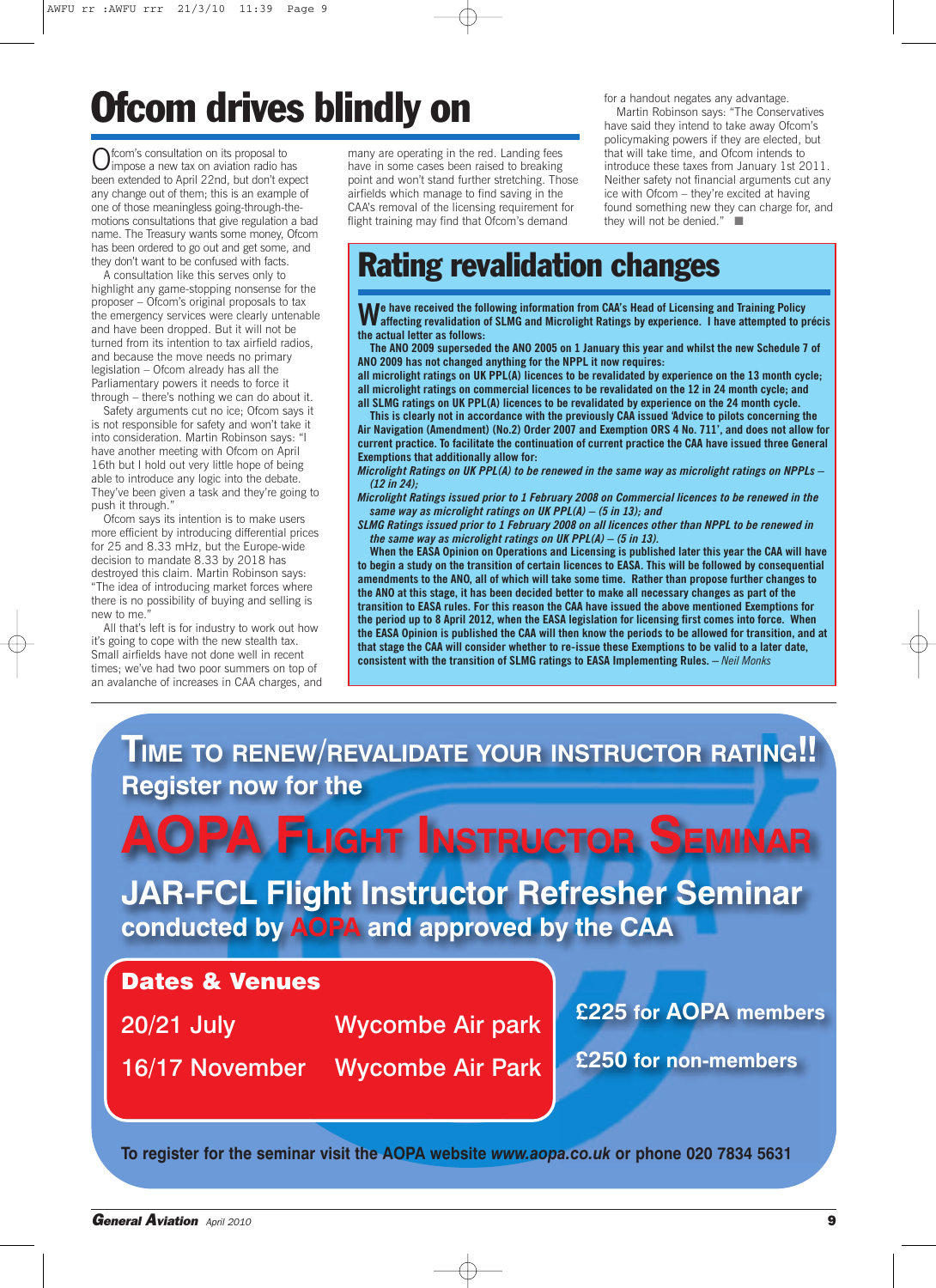# **War on infringements**

General aviation needs to come up with its<br>Gown ideas on how infringements of controlled airspace can be reduced. Yes, NATS is reporting them more aggressively, and yes, some of the 'infringements' they report might not have been thought worthy of comment a few years ago. But the fact is that one



infringement is too many, and the potential for disaster if a serious infringement gets away from everybody is so serious that we simply can't afford to be defensive about them. We must make airspace infringements as unacceptable as drink-driving. The issue was discussed at the

February meeting of the Members Working Group, where Martin Robinson urged members to suggest their own solutions. He said: "The CAA, NATS and industry are working together on how to tackle infringements, and we need to think of how we can come up with ideas on how to reduce these numbers. The number of serious infringements is quite low, and where reckless or repeat offenders are concerned, I've been banging on at the CAA about taking their licences away. Serious, reckless infringers will ruin the whole GA industry if there's an incident involving CAT and GA. At the very least, before we can fly we'll have to file a flight plan, and there'll be more pressure for transponders. GA needs to get its own house in order, it needs to talk up this issue, and it needs to arrive at its own solutions rather than have someone else's forced upon it."

AOPA has ploughed through endless data on infringements and has not been able to establish an offender profile. It happens to students with double figures of hours, it happens to instructors and airline pilots with tens of thousands. Just about the only thing infringers have in common is that they thought it could never happen to them.

Martin Robinson says: "There's no common level of experience, local knowledge counts for little, it happens to instructors and professional pilots as well as low-time PPLs. There is almost always a human factors element to infringements – people are distracted by their passengers, by the need to do something pressing that has arisen, or allow their concentration to lapse for some reason. How do we address these human factors in training? What can we do to make people more aware of them when they go flying?

"As far as most of the serious infringements I've been involved with go, you've got to ask how they got themselves into that situation, and whether they were not taught properly or simply forgot the rules. Why don't they talk on the radio, what is the root of the lapses that combined to cause the infringement?"

NATS and the CAA accept that UK airspace is convoluted and sometimes difficult to find your way around, but to their credit the CAA does not seek to simplify matters by drawing straight lines that would further encroach on the Open FIR. Over-reliance on GPS is an often-quoted factor, but there is less evidence for it than one might think.

Geoffrey Boot, who chairs the AOPA Instructors Committee and represents AOPA on the General Aviation Safety Working Group and the Airprox Board, says that no over-riding common factors that cause infringements have

been established, but that he believes more could be done to tunnel into the data to find out which underlying factors crop up repeatedly.

"The data we have has been inconsistent because NATS has decided to log every infringement, however small, which they did not historically do," he says. "But we do not mine the data in the same way we look at accidents or airproxes, and perhaps we can do more in that direction.

"In my experience, contributing factors can include poor flight planning, poor

monitoring, poor communications, ATC error, or all or none of the above. The complexity of UK airspace is undoubtedly a factor, with narrow corridors and pinch points figuring in many infringements. And in a large number of cases, pilot distraction or loss of concentration

figures."

Geoffrey himself has experience of the problem, having been investigated by the CAA after infringing airspace at Stansted. In his case, he was distracted by the fact that he had lost an engine in his twin, and was trouble-shooting when he stepped over the line. "The CAA accepted that I had my hands full and took no action, but I accept that it shouldn't have happened," he says.

One heartening factor is the infringements of Red Arrows RATs are way down, in large measure, Martin Robinson thinks, because of the publicity that has been given to them in

the last three years. Can we now do the same thing with other infringements? ■

# **Mayday for Lee**

Lee Flying Association, the organisation that saved Lee on Solent airfield for general aviation, is<br>hosting a fly-in on May 1st by way of celebration, and everyone is invited. Well, apart from jets, anyway.

*Geoffrey Boot: 'no overriding common factors that cause infringements have been established'*

This wonderful airfield might have been lost forever had it not been for the stalwart efforts of a small group of pilots, supported by AOPA, who fought for years to preserve it as a GA airfield. Had it not been for them, you might never have been able to get EGHF in your logbook – now's your chance to rectify that.

If anyone wants to stay overnight, LFA has hangarage and hard standing available – get in touch and they'll do what they can for you.

LFA shares the airfield with the Portsmouth Naval Gliding Club, but they'll be away on an expedition over the May Bank Holiday weekend, leaving the airfield more easily accessible to powered flyers. The resident Coastguard S&R helicopters and Hampshire Police Islander will still be operational and will have priority; LFA we will be providing A/G radio to avoid conflicts

Overnight parking and camping is available with shower and toilet facilities. There will be onsite catering from the Portsmouth Naval Gliding Club clubhouse during the day on Saturday with tea and bacon butties for those departing on Sunday. Subject to demand, there may be a barbeque on Saturday evening.

The Hovercraft Museum is on the airfield and the airfield is also practically on the beach. It's a short taxi or bus ride to Gosport and the ferry to the fleshpots of Portsmouth (it says here), including the outlet shopping at Gunwharf Quays and the Spinnaker Tower with spectacular views over the Solent. Other local attractions include Portsmouth Naval Base, including the Royal Naval Museum HMS Victory and the Mary Rose, the Submarine Museum in Gosport and Explosion! the Naval Firepower Museum at Priddy's Hard.

Lee on Solent Airfield is operated by Hampshire Police and is strictly PPR, which will not be available on the day. To book yourself in, you'll need a copy of your aircraft's insurance



document indicating that you have Crown Indemnity cover. There are no slot times; you will be able to arrive and depart at any time during normal airfield hours. For details see *www.eghf.co.uk* Numbers may be limited.

*'Fleshpots of Portsmouth' seen from the Spinnaker Tower*

**10** *General Aviation April <sup>2010</sup>*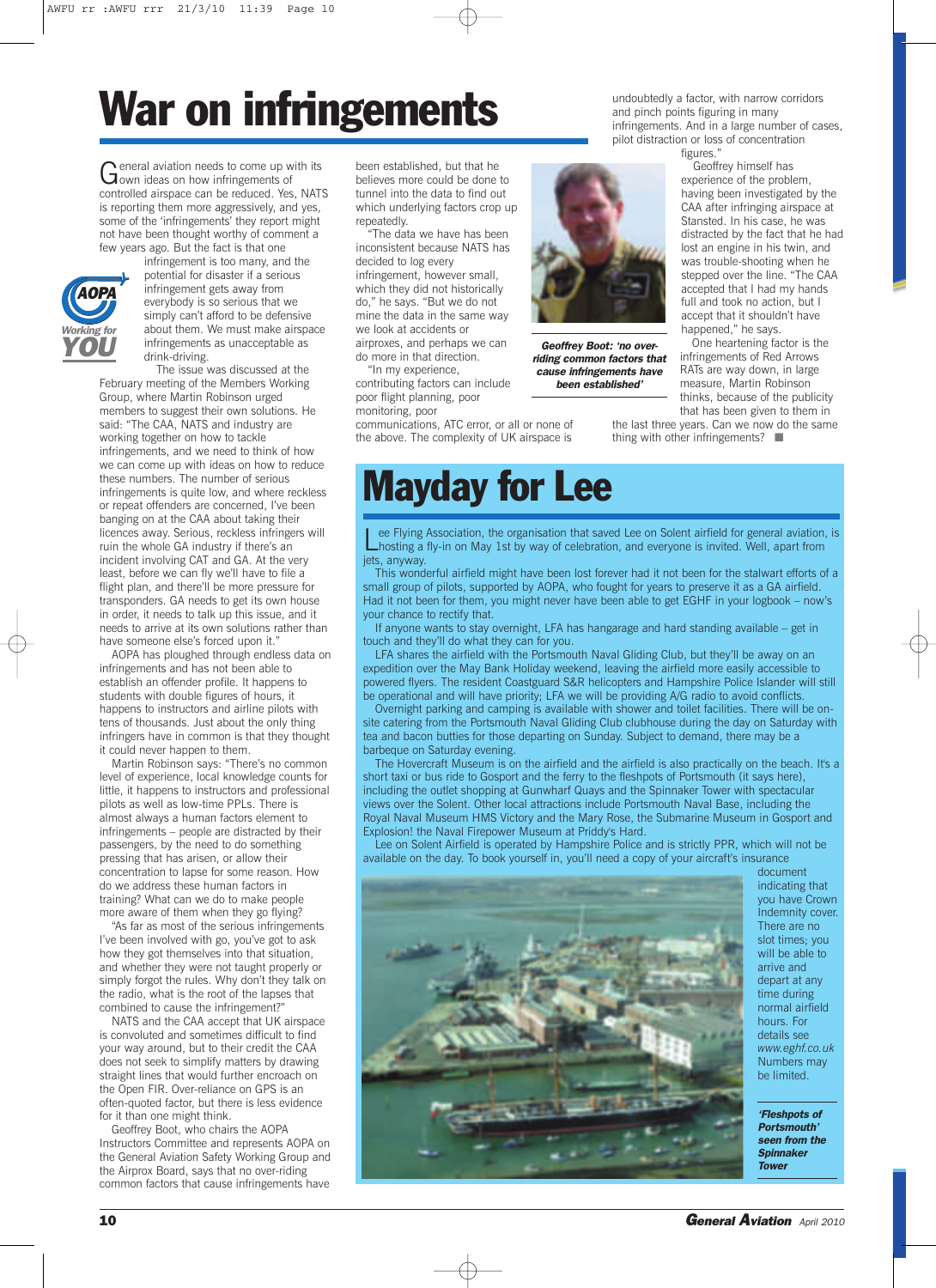

**London VICTORIA SW1**

**www.transair.co.uk**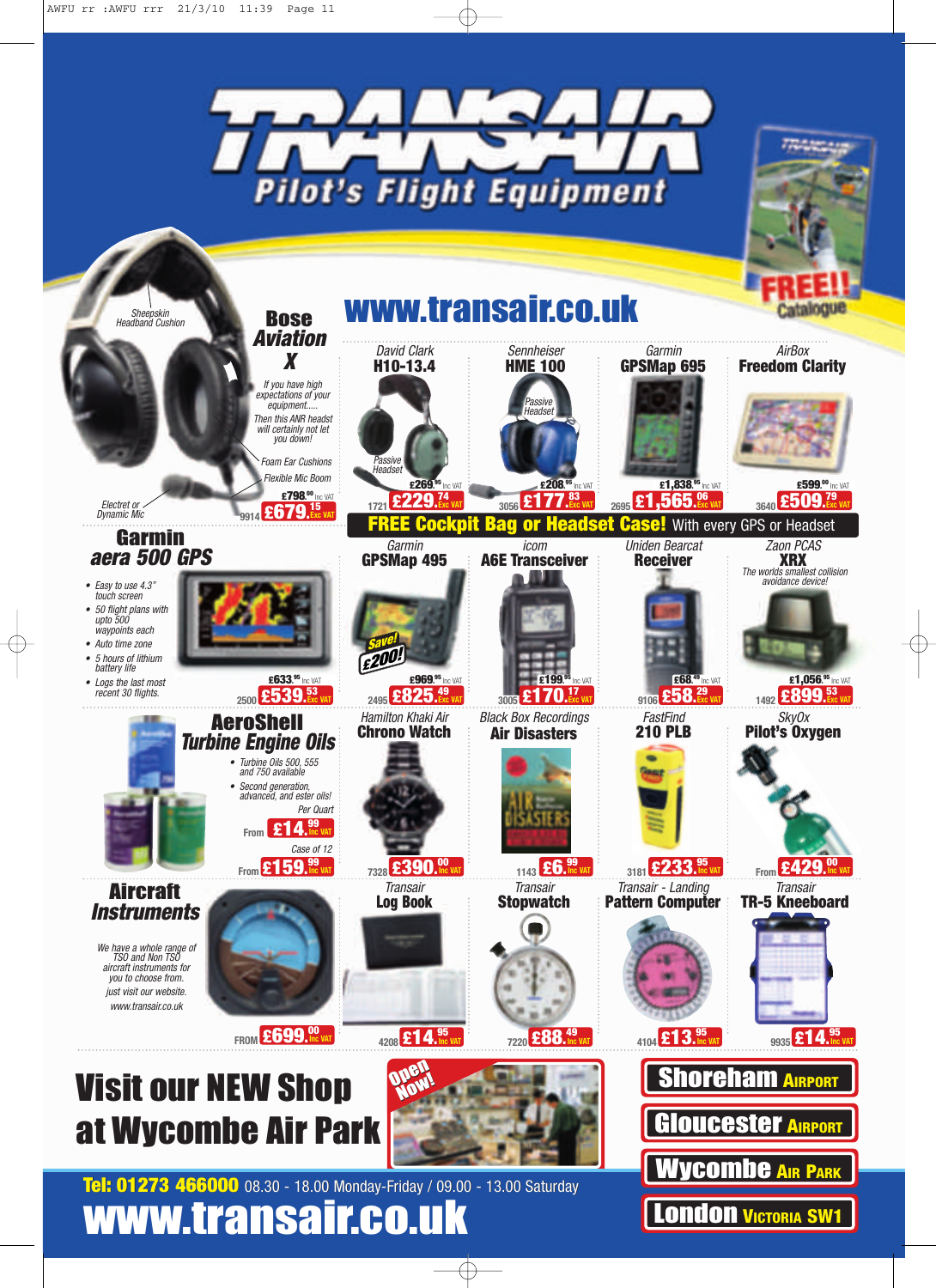# **Members do the business**

The February meeting of the Members<br>Working Group at White Waltham covered a lot of ground, from the IMC rating to Ofcom charges via Olympic security and the licensing of aerodromes. Many of the salient issues are covered in separate stories in these pages, with the contribution of MWG members included, but here's a round-up of issues covered during the day.

### **Database and website update**

AOPA is in the process of revamping its computer systems and developing a new and more useful website, with Mike Cross taking



the lead and the Members Working Group putting forward suggestions for new functionality. Mike told the MWG that it's been recognised for some time that there

were problems with the current database, an early-generation model which allowed only one user at a time and was accessible only from a

single point. Together with Mick Elborn, he was working to update the system, and they are hoping to get help from AOPA members with expertise in the relevant fields.

The database is used primarily for member administration and distribution of the AOPA magazine *General Aviation*. Mike told the MWG: "The number one priority is to establish a new system which will do what the current system does, and allow the staff to handle it in familiar ways, before adding on new, useful functions.

"Everything is very manual, and we'd like to achieve automatic data capture. In order to provide additional member value, we need to know more about them. At the moment we know their names, addresses and email, and licence numbers if they have Aircrew Cards – we don't know which airfields they fly from, which ratings they hold or anything else about them.

"We would hope to create a member profile to allow an individual to go into it and provide details of medicals and ratings, so that the website can generate reminders of when medicals or LPCs are due."

In addition, he said, the website could in future provide flight planning tools, weather links, AIS data, as well as up-to-date news, information on mentoring, regional representatives and AOPA services, as well as providing a one-stop-shop for those who were considering learning to fly but didn't know how to set about it. Mike added: "It's important that this be a team effort, and we to involve a lot of people who have suggestions and who are able to help."

Mick Elborn said the first order of business was a 'requirement specification' for the website, built on everyone's thoughts. The members agreed to email their suggestions,

a

after which a meeting would be arranged to flesh out the requirement spec. If you have ideas on what the website should contain and how it should operate, email them to *pat@richmondaviation.co.uk* for consideration. And if you have expertise in this field and can help Mike Cross and Mick Elborn, please make yourself known.

#### **Local reps**

Andy Reohorn runs the AOPA regional representatives network, but he's been doing his commercials and has landed a timeconsuming job, so he needs a little help to energise the system. Mick Elborn has written a 'requirement specification' for the reps network and has sent it to Andy, who will circulate it to reps for comment.

One of the regional reps' issues, the Wings Scheme, is also in need of re-energisation; Pauline Vahey and Mel Stewart are looking at what help they can offer Roger Keen in this regard. It was suggested that some of AOPA's prominent members like Martin Shaw and Nick Mason may wish to assist in the promotion of the Wings Scheme; Martin Robinson is to investigate. (Martin said later that Cliff Spink had agreed to help out here).

#### **Helicopter turbulence**

Mel Stewart, from Soloflight at Humberside, suggested that pilot are perhaps not sufficiently aware of the problems of turbulence caused by helicopters. Recently a pilot at Humberside suffered a take-off accident because, he believed, ATC did not give enough time after a helicopter had passed for wake turbulence to subside. ■

**Offer a professional,** Derrick Inss

**friendly and individually tailored service to both business and private clients to suit your specific requirements & budget**



**SOCATA TB20 TRINIDAD GT (2000)**

TTAFE 388 Hrs. Prop 97 Hrs since O/H 9/2006. KX165, KX155, KR87 ADF, KN62A DME, KCS55A Slaved Compass System w/KI525A HSI, KT73 TXP w/Mode S, KFC150 A/P w/Flt Director & Alt Hold, KAS297B Alt Preselect, GPS KLN90B, SkyMap IIIC, PMA7000MS Audio/Markers/4-Plc I/Com. 2nd altimeter. Propeller deice. Co-pilots electric AI. Digital OAT. Digital fuel flow meter. Digital volt/ammeter. Electric pitch trim. EGT/CHT gauge. No damage. All logs. **GBP£124,950** (+ Import VAT where applicable as Channel Islands owned)



TTAF 6192 Hrs. Engine 2268 Hrs (installed 3/Nov/2002). GNS430, KX155, KR87 ADF, DME, KT76 TXP. Further avionics spec to be confirmed. 2nd Altimeter. Annual valid to 23/July/2010. ARC valid to 25/Aug/2010. Log books on file back to 2/Aug/1990. Useful Load 906Lbs/411Kgs. **GBP£34,995** (+ VAT where applicable)

**TEL: +44 (0)1747 825378 FAX: +44 (0)1747 826870 EMAIL: DerrickIngsDIAS@aol.com WEBSITE: www.derrickings.com Derrick Ings Aircraft Sales, PO BOX 1559 Gillingham, SP8 4WB UK**

## Jeppesen VFR-manual. The essential cockpit companion.

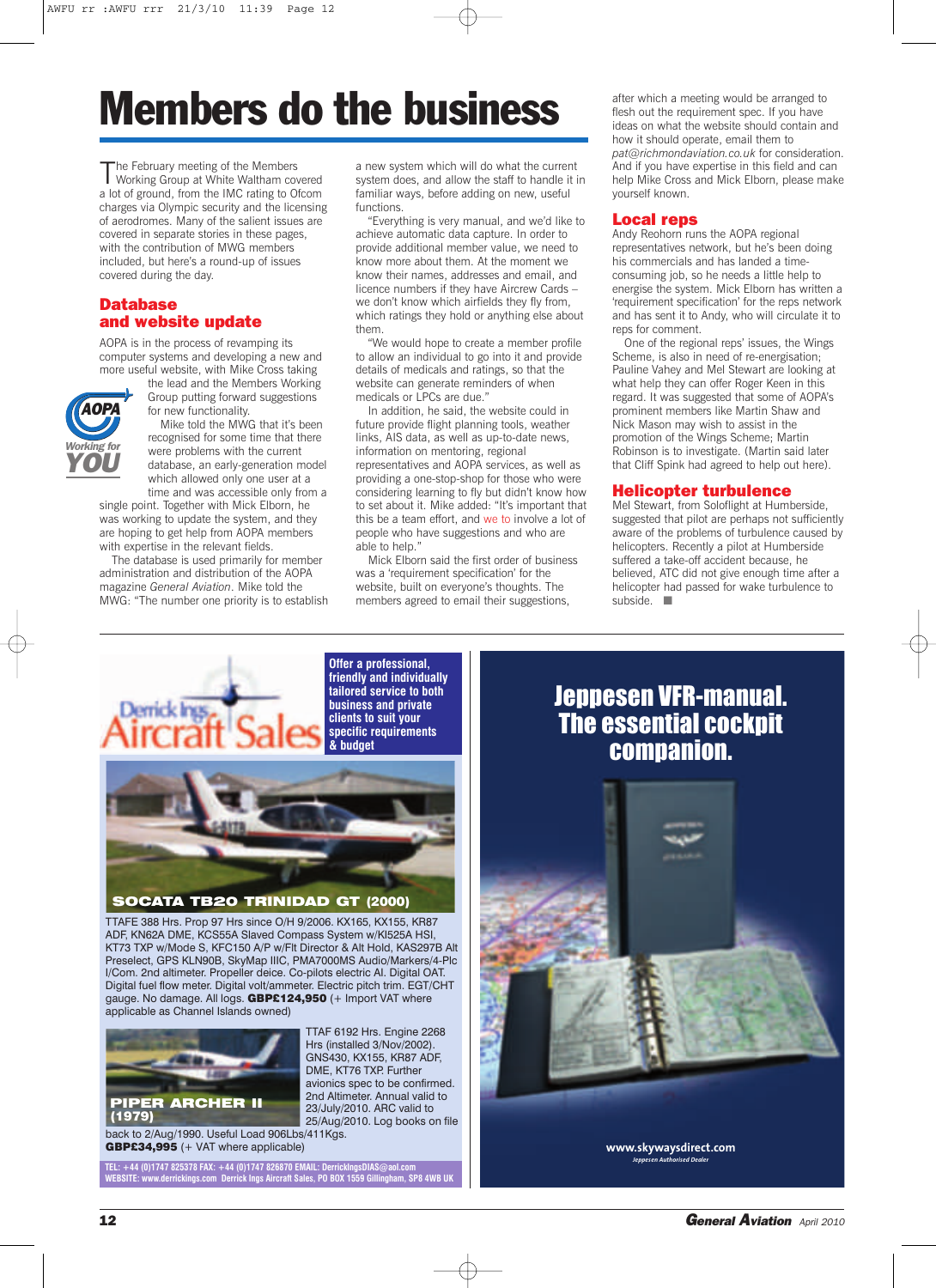# **Dates for your diary**

### **Aero Friedrichshafen**

Is it too late to book passage to Aero<br>Friedrichshafen, which runs from A Friedrichshafen, which runs from April 8th to 11th? Probably not, and it's well worth the effort. Aero is defying the economic gloom with more than 450 exhibitors from 25 countries having booked space in nine halls. Outdoor exhibit space is fully booked, and more than 50% of the exhibitors come from outside Germany. Aero has grown exponentially since it was first held, and from this year it will be



an annual, rather than a bi-annual, event.

IAOPA will have a major presence at Aero and is included among the event sponsors, and the AOPAs of Germany and Switzerland have joined together to take substantial exhibition space. The IAOPA-Europe quarterly Regional Meeting will be held in conjunction with Aero, and IAOPA President Craig Fuller will be attending and addressing a conference.

Aero showcases every facet of GA from hang gliders to business jets. Project director Thomas Grunewald says this year's strong showing is due to the fact that in a recession it is even more important for manufacturers to

market their products aggressively. 'For many of our customers, Aero is a persuasive reason not to take cover and react to these challenging economic times in an anti-cyclical manner," he says.

Aero is held at Friedrichshafen airport, with a free shuttle bus running between the terminal and the show.

### **IAOPA World Assembly**

All AOPA members are welcome at the IAOPA World Assembly in Tel Aviv in June, but please make sure you book through the website so they know you're coming. AOPA Israel's Yigal Merav says delegates have already registered from the USA, Canada and China as well as European countries. Those planning to fly themselves to Tel Aviv include a group of ten pilots from AOPA Italy, and eight aircraft from AOPA UK have booked slots. Other pilots will be flying in from Greece, Turkey, Crete and Cyprus. The event runs from the 6th to the 12th June. For the first time, it's possible to do everything online – register, book accommodation and plan your itinerary. The website is *www.iaopa2010.com.* There you'll find details of the work programme, together with information about the accompanying persons programme and the opportunities for guided visits to old Jerusalem, Masada and the Dead Sea during and after the Assembly.

### **Icarus flies again**

AOPA Hellas and the Icarus 2010 Organising Committee cordially invite all AOPA members to participate in Icarus 2010, the second International Aero Expo to be hosted at Tatoi Airfield outside Athens from 18th to 20th June. Iacrus Aero Expo Athens 2010 is the only international business and general aviation exhibition in southern Europe, which is one of the fastest-growing aviation markets because of its excellent weather conditions and infrastructure availability. Yiouli Kalafati, President of AOPA Hellas, says: "The world of aviation now has an opportunity to introduce itself and explore the untapped potential of the region while paying a visit to Athens, at the crossroads between East and West, a bridge to the Middle East." In June 2008 AOPA Hellas organised the first International Aero Expo Athens which proved to be a huge success with more than 40,000 visitors, 60 exhibitors



*AOPA Hellas's Yiouli Kalafati welcomes you to Icarus 2010*

representing 108 companies, 20 seminar speakers, 105 aircraft, and an air show with the participation of



civilian and military aircraft. This flying start gave AOPA Expo Icarus 2008 one of the premier positions among European Aero Expos. The second Icarus Expo Athens will again be hosted at Tatoi Airfield (LGTT), and will feature an air show with civil and military planes, trial flights for the public, seminars with keynote speakers, and free access to the Hellenic Air Force Museum and to a unique private war bird collection at Tatoi. Yiouli says: "The events of the 2nd International Aero Expo Athens are being organised under the auspices of IAOPA Europe. Given the recognition of IAOPA among the international general aviation community, the organisational support of the Hellenic Air Force and the support of the Greek Government, Aero Expo Icarus 2010 is bound to be a resounding success with even more resounding benefits for the region's aviation key players. So come along, and we'll give you a true Greek welcome!"

### **Aero Expo**

Closer to home, AOPA will have a stand at Aero Expo at Wycombe Air Park from June 25th to 27th. This is unquestionably Britain's premier general aviation show – more details in the June issue of *General Aviation*, but get it in your diary now. ■

## **AOPA is there to help**

There are two very frustrating factors in endeavouring to deal with planning and/or operational issues<br>relating to general aviation flying sites: (i) some people come to AOPA as a last resort when other routes have failed, and often this is too late for effective action; and (ii) even more people fail to keep us informed of progress when we have made our initial inputs.

These problems are not new, but despite repeated requests for change, our pleas are unheeded. Certainly in the first case, it is the people whom we are trying to help who become the losers. Recently, two cases in which we might have had some influence have fallen flat as one was notified to AOPA on the very last day for submissions and the other came to us a week after the closing date. In yet another instance two opposing views (from the owner and main user) on the same aerodrome prevented us from making a meaningful submission. As AOPA's experience in this field may be unique, we could be far more effective and influential if some of the people who seek help would become more organised in their approaches to the task.

If you contact us as the earliest possible opportunity, providing us with the information needed to get the action started, we will have the time to follow (and possibly change) the situation from the beginning. The quickest route is by email to *david@aopa.co.uk*, or if you need to send documents, please do so by post to me at AOPA, 50a Cambridge Street, London SW1V 4QQ. – *David Ogilvy*

# **An unhelpful law**

**The government has introduced <sup>a</sup> specific law which makes it an offence to shine a laser light at an aircraft. Good news, you might think – but unfortunately it isn't. Previously, criminals who tried to blind pilots were charged with endangering an aircraft, and Judge Tudor Owen, a helicopter pilot who sits at Snaresbrook Crown Court, established a precedent, upheld on appeal, by which a jail term was deemed a suitable punishment. The new law, however, provides only for a fine to be levied. AOPA is disappointed at this retrograde step, and in particular with the lack of consultation with the aviation community before the decision was made.**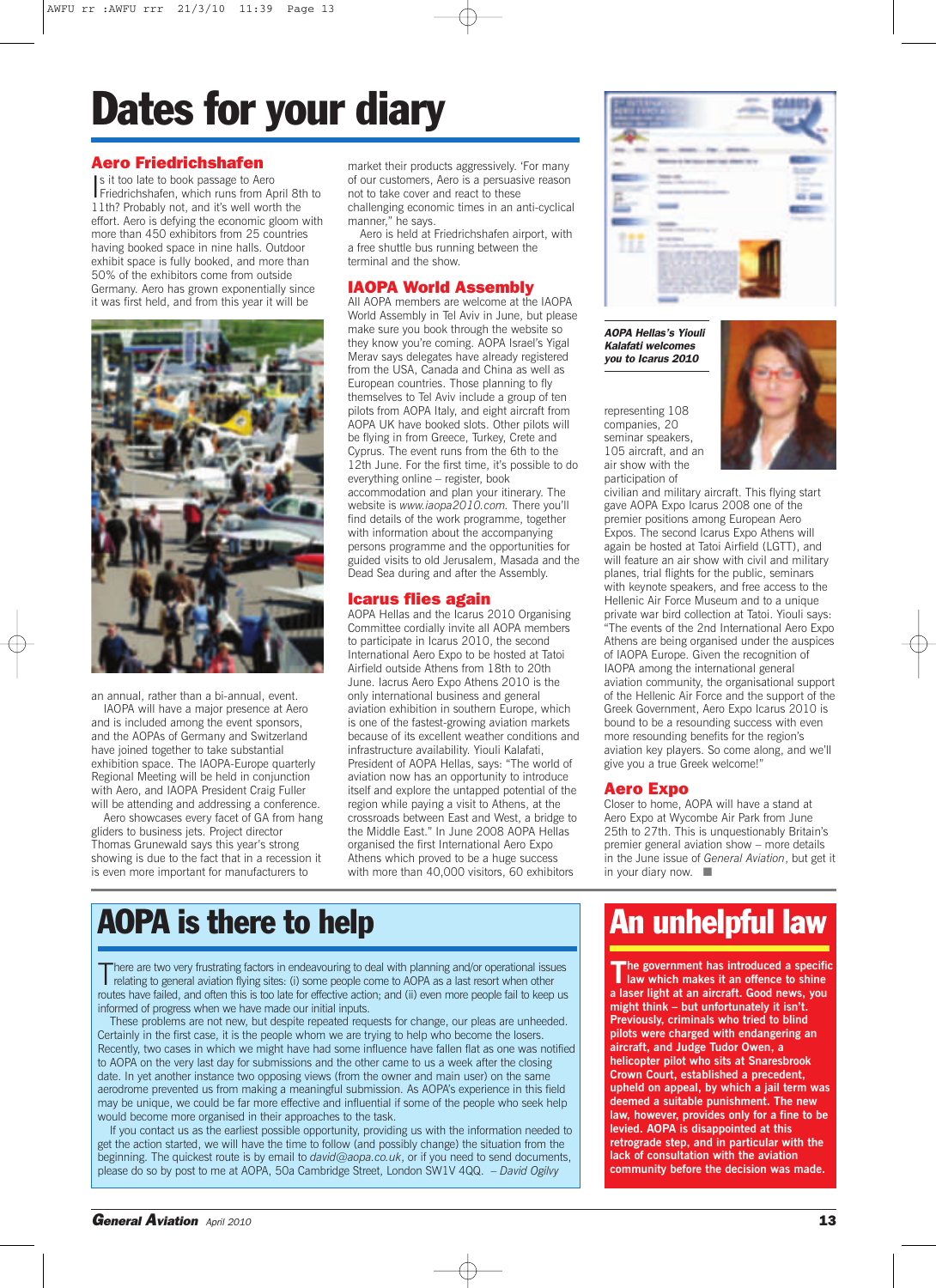# **Instructors hear case for the EIR**

J im Thorpe, the former chairman of PPL IR<br>who represented Europe Air Sports on who represented Europe Air Sports on EASA's FCL008 working group, was invited to address the AOPA Instructor Committee in March on the deliberations of the working group, which has delivered a damning verdict on the UK IMC rating to EASA. Also invited to the meeting was Dorothy Pooley, chair of the Guild of Air Pilots and Air Navigators' Education and Training Committee, which has misgivings about the En Route Instrument Rating proposed by Mr Thorpe and endorsed by FCL008. Instructor Committee Chairman Geoffrey Boot thanked Mr Thorpe for accepting the invitation to explain his position, but it's fair to say that his presentation changed no minds, highlighted more unanswered questions and served only to deepen the confusion over what FCL008 set out to do, who it represented and why it was so negative of the IMC rating.

Mr Thorpe gave a run-down of the non-IMC aspects of FCL008's deliberations. There was complete consensus on the need for a more attainable Instrument Rating, and to that end the working group had proposed to EASA a significant reduction in the Theoretical Knowledge (TK) requirements which are currently such a barrier to take-up. In addition, FCL008 had proposed an En Route Instrument Rating which would allow the holder, who would have passed all the TK examinations and completed a course of flight training, to fly in IMC on airways, but not to make instrument approaches.

Mr Thorpe said he had no personal antipathy to the IMC rating but was "entirely neutral" on it. He asked why, if the IMC rating had merit, other European countries had not seen fit to adopt it previously. Geoffrey Boot indicated that he'd had contact with individuals at a recent FAI Conference from a number of countries including Spain, France and Italy and that they would welcome an IMC rating but had been told it was not possible. Asked if he would support the rating if some mechanism could be found to induce the rest of Europe to accept it, Mr Thorpe replied: "No, because it's just not possible." He added that he did not believe the UK government would support moves for the rating's retention. "If I

had to put money on it, I'd say the IMC rating was a dead duck," he said. "You have to ask yourself whether a UK government is going to expend political capital in Europe fighting for a minority interest."

His position on FCL008 was, he said, not as a representative of any organisation, but as an 'independent expert' who was not there to articulate the position of Europe Air Sports, which is on record as supporting the IMC rating, including its extension into Europe if possible. He had, however, taken soundings before FCL008 began sitting, talking to AOPA among other organisations. "I made every effort to be inclusive," he said.

It was pointed out that some UK pilots had thought, given that Mr Thorpe's sponsor Europe Air Sports says it supports the IMC rating and that he gave no prior indication that he did not intend to promote or support it at FCL008, that he would speak up for the rating

on the working group. Mr Thorpe said: "I tried my best to be the independent expert. Nobody suggested to me any methodology different from the one that emerged. The

appropriate body for campaigning for the IMC rating is AOPA – I've been saying that for two vears

Mr Thorpe was asked how the UK Department for Transport had apparently come to believe that FCL008 was the forum in which the future of the IMC rating was under discussion but he said he would not be drawn on a document he had not seen. Given a copy of the document, he said he would need time to study it. Asked if he would help AOPA's campaign to save the IMC rating by writing to the Aviation Minister to point out the apparent anomaly, Mr Thorpe said: "I will not be drawn into it.

Mr Thorpe said that few limitations had been placed on FCL008 by EASA, but whatever they proposed had to be compatible with the Basic Regulation, and they had been told EASA was not willing to have licenses defined by airspace – a rating must be operable in all classes. Members of the



Instructor Committee pointed out that across Europe many countries reserved the right to stipulate what applies in certain classifications of airspace and what does not, and this would not change in the foreseeable future. Mr Thorpe said the ultimate aim was complete harmonisation, although that would be a long time coming. In the meantime, the idea was to introduce no new definitions.

Mr Thorpe said there was a lot of support at FCL008 for the En Route Instrument Rating (EIR). An EIR would allow a pilot who had passed the Theoretical Knowledge examinations for the full IR and completed a flying course to fly on airways in IMC, but not to make an instrument approach. Mr Thorpe said holders of an IMC rating would be able to get an EIR by passing all of the TK exams and doing a minimum ten-hour flying course. Members of the Instructor Committee said it was more likely that if they'd passed the TK exams they would fly for a few more hours and get the full IR. Mr Thorpe replied that it wasn't just him, but the majority of FCL008 members who supported the EIR. In response to concerns that few pilots would choose an EIR

**'Nobody's stopping anyone doing the training, and declaring an emergency if they need to land.'**

over an IR, he said: "I think it will be a fantastic win for English flight schools." As to the danger of arriving over a socked-in destination, he added: "It's only a matter of making a good

weather decision, isn't it.

Dorothy Pooley asked who would be able to conduct training for the EIR. Mr Thorpe replied that training would have to be done by full Instrument Rating instructors, and he accepted that there would be a cost implication. Current IMC instructors would have to qualify as Instrument Rating instructors, he said, but their flight schools would probably pay for this. It was pointed out that this was "unlikely".

It was said that the majority of students didn't care about flying en route in IMC but took the IMC rating as a safety net in case they were caught out in bad weather. Mr Thorpe replied: "I'm neutral about the IMC rating in the UK. Nobody's stopping anyone doing the training, and declaring an emergency if they need to land." Instructors said, however, that it was vital for IMC rating holders to practice the skills it gave them, and making approaches only after declaring an emergency defeated the object.

Asked about the safety contribution of the IMC rating, Mr Thorpe said that he did not accept that death rates in UK general aviation were better in the UK than in France and Germany. Asked what evidence he was basing that statement on, he said: "I don't think those statistics can be demonstrated." It was pointed out that FCL008's brief to EASA, which Mr Thorpe said had largely been written by him, said that claims that the IMC rating made safer pilots "were not supported by the facts". What facts was he referring to? He said he was unable to be specific. But he went on: "The most likely result of the aggressive noise that AOPA is making is that the En Route Instrument Rating will bite the dust."

At the end of Mr Thorpe's presentation, Committee Chairman Geoffrey Boot thanked him for attending. "We'll just have to watch this space and study the NPA to see what can be done." ■

*Left: arriving in VFR 'is only a matter of making a good weather decision'*